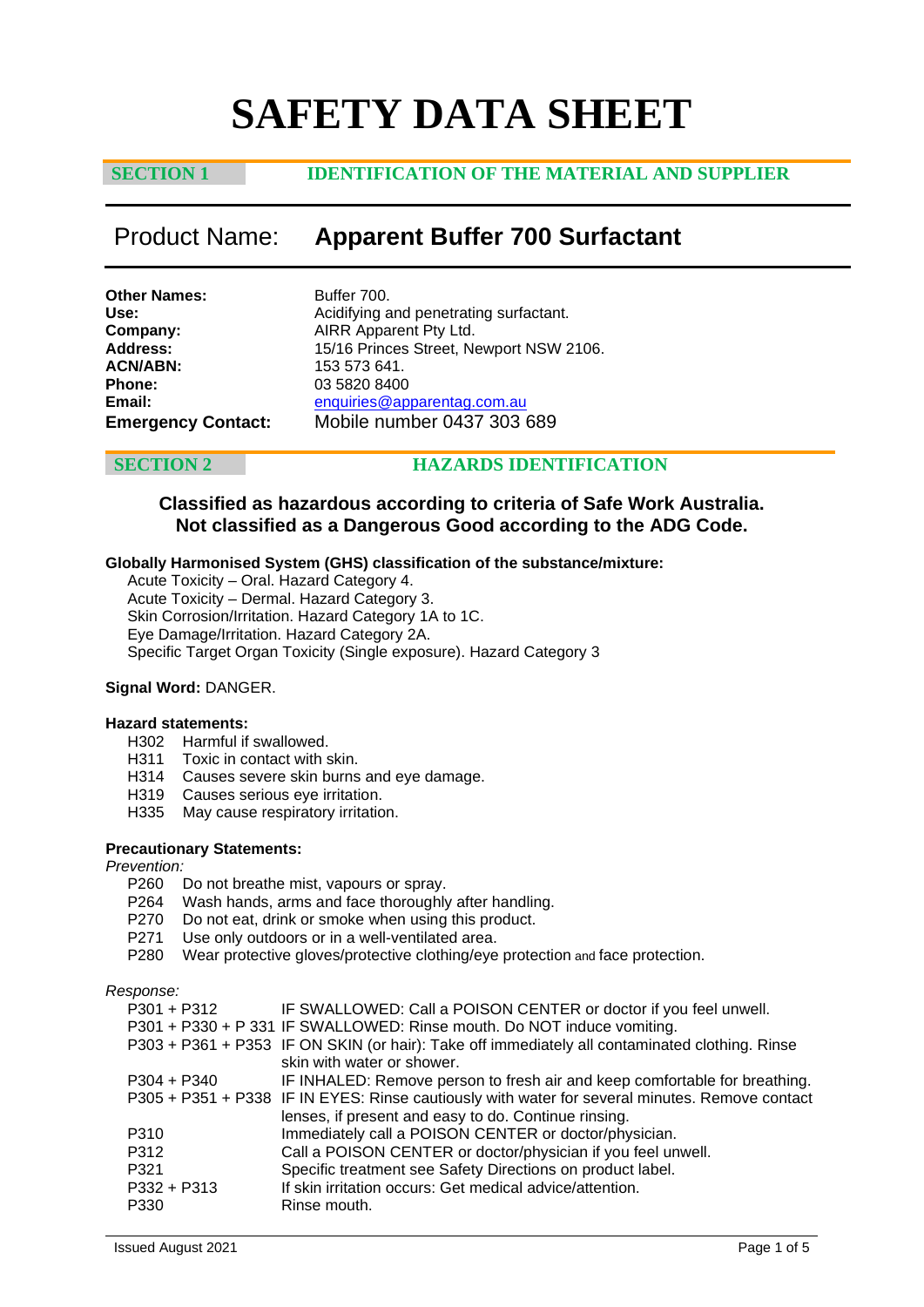# **SECTION 2 HAZARDS IDENTIFICATION** (Continued)

P337 + P313 If eye irritation persists: Get medical advice/attention.

- P361+ P364 Take off immediately all contaminated clothing and wash it before reuse.
- Wash contaminated clothing before reuse.

#### *Storage*

- P403 + P233 Store in a well-ventilated place. Keep container tightly closed.
- P405 Store locked up.

### *& Disposal:*

P405 Store locked up.<br>P501 Dispose of conte

Dispose of contents/container in accordance with national regulations.





# **SECTION 3 COMPOSITION/INFORMATION ON INGREDIENTS**

| <b>CHEMICAL</b>                                   | <b>CAS NUMBER</b> | <b>PROPORTION</b> |
|---------------------------------------------------|-------------------|-------------------|
| Soyal phospholipids                               | 8002-43-5         | 350 g/L           |
| Propionic acid                                    | 79-09-4           | 350 g/L           |
| Surfactant                                        |                   | $10 - 30%$        |
| Other ingredients determined not to be hazardous. | ۰                 | <b>Balance</b>    |

# **SECTION 4 FIRST AID MEASURES**

### **FIRST AID**

- **Ingestion:** If swallowed do NOT induce vomiting. Rinse mouth and then drink plenty of water. If swallowed, seek medical advice immediately and show this container or label or contact the Poisons Information Centre on 13 11 26. Make every effort to prevent vomit from entering the lungs by careful placement of the patient.
- **Eye contact:** Immediately hold eyes open and flood with plenty of clean water. Ensure irrigation under eyelids by occasionally lifting them. Do not try to remove contact lenses unless trained. Seek medical advice immediately.
- **Skin contact:** Wash affected areas thoroughly with soap and water. Remove contaminated clothing and launder before re-use.
- **Inhalation:** Remove to fresh air and observe until recovered. If effects persist, seek medical advice.
- **Advice to Doctor:** Treat symptomatically. If vomiting has occurred, vomitus may have been aspirated into the lungs which may result in lung damage.

**SECTION 5 FIRE FIGHTING MEASURES**

**Specific Hazard:** Generally considered a low flammable risk, however upon evaporation of water the product is combustible. No risk of explosion if involved in a fire.

**Extinguishing media:** Extinguish fire using media suited to burning material. If containers are ruptured contain all runoff.

**Hazards from combustion products:** If involved in a fire, the dehydrated components may emit oxides of carbon, oxides of nitrogen and minor quantities of phosphorous oxides. Firefighters to wear selfcontained breathing apparatus and suitable protective clothing if risk of exposure to vapour or smoke.

**Precautions for fire-fighters and special protective equipment:** Isolate fire area. Evacuate downwind residents. Wear full protective clothing and self contained breathing apparatus. Do not breathe smoke or vapours generated.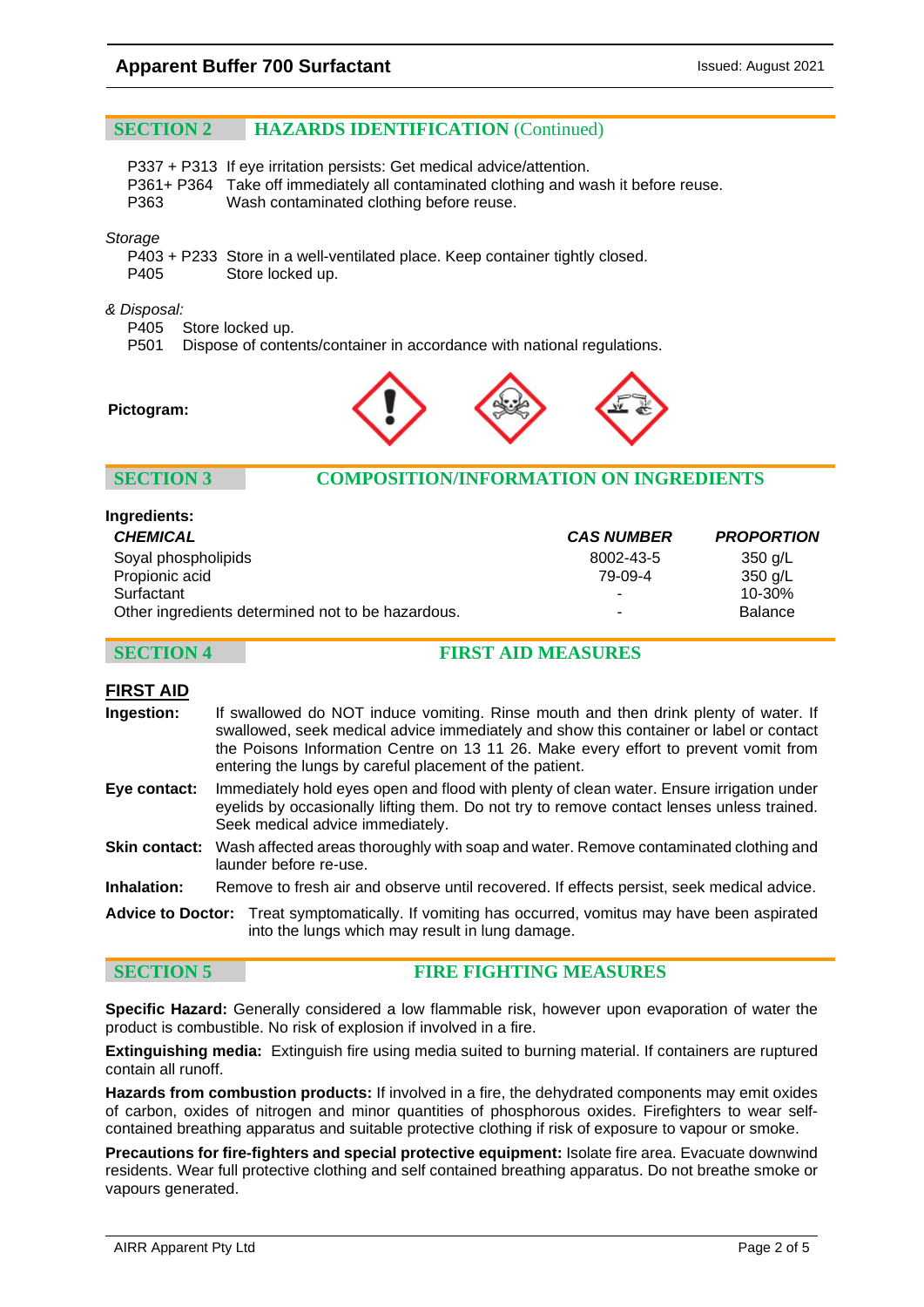# **Apparent Buffer 700 Surfactant Issued: August 2021 Issued: August 2021**

### **SECTION 6 ACCIDENTAL RELEASE MEASURES**

**Emergency procedures:** In the event of a major spill, prevent spillage from entering drains or water courses. As a minimum, wear overalls and gloves. In the case of spillage, stop leak if safe to do so, and contain spill. Absorb spilled material with absorbent material such as sand, clay or cat litter and dispose of waste as per the requirements of Local or State Waste Management Authorities. After spills, wash area preventing runoff from entering drains. If a significant quantity of material enters drains, advise emergency services. Launder protective clothing before storage or re-use.

**Material and methods for containment and cleanup procedures:** To clean spill area, tools and equipment, wash with a solution of soap and water. Absorb, as above, any excess liquid and add both solutions to the drums of waste already collected.

| <b>SECTION</b> |  |  |  |
|----------------|--|--|--|
|                |  |  |  |

### **HANDLING AND STORAGE**

**Precautions for Safe Handling:** Avoid contact with eyes and skin. Wash hands after use.

**Conditions for Safe Storage:** Store in the closed, original container in a dry, cool, well-ventilated area away from children, animals, food, feedstuffs. Not classified as a Dangerous Good.

### **SECTION 8 EXPOSURE CONTROLS / PERSONAL PROTECTION**

### **Exposure Guidelines:**

Exposure guidelines have been established for Propionic acid, one of the ingredients in this product, by Safe Work Australia.

| <b>Atmospheric Contaminant</b> | <b>Exposure Standard (TWA)</b> | $STEL$ (mg/m <sup>3</sup> ) |  |
|--------------------------------|--------------------------------|-----------------------------|--|
| Propionic acid                 | 30 mg/m <sup>3</sup> (10 ppm)  | Not set                     |  |
| $TWA = Time-weight Average$    |                                |                             |  |

#### **Biological Limit Values:**

No biological limit allocated.

#### **Engineering controls:**

Keep containers closed when not in use. No special engineering controls are required, however make sure that the work environment remains clean.

### **Personal Protective Equipment (PPE):**

General: Although no specific personal protective equipment is required it is good occupational practice to wear suitable personal protective equipment such as overalls and chemical resistant gloves. Avoid contact with eyes and skin. Wash hands after use.

Personal Hygiene: Clean water should be available for washing in case of eye or skin contamination. Wash skin before eating, drinking or smoking. Shower at the end of the workday.

### **SECTION 9 PHYSICAL AND CHEMICAL PROPERTIES**

| Appearance:                 | Dark brown liquid.                        |
|-----------------------------|-------------------------------------------|
| Odour:                      | pungent, vinegar-like odour.              |
| <b>Boiling point:</b>       | No data available.                        |
| <b>Freezing point:</b>      | No data available.                        |
| <b>Specific Gravity:</b>    | 1.02.                                     |
| <b>Solubility in Water:</b> | Emulsifies in water.                      |
| pH:                         | Approximately 5.5.                        |
| Flammability:               | Not flammable.                            |
| Flashpoint (°C):            | Not flammable.                            |
| <b>Poisons Schedule:</b>    | This product is a Schedule 5 (S5) poison. |
|                             |                                           |

### **SECTION 10 STABILITY AND REACTIVITY**

**Chemical Stability:** Product is considered stable in ambient conditions for a period of at least 2 years after manufacture.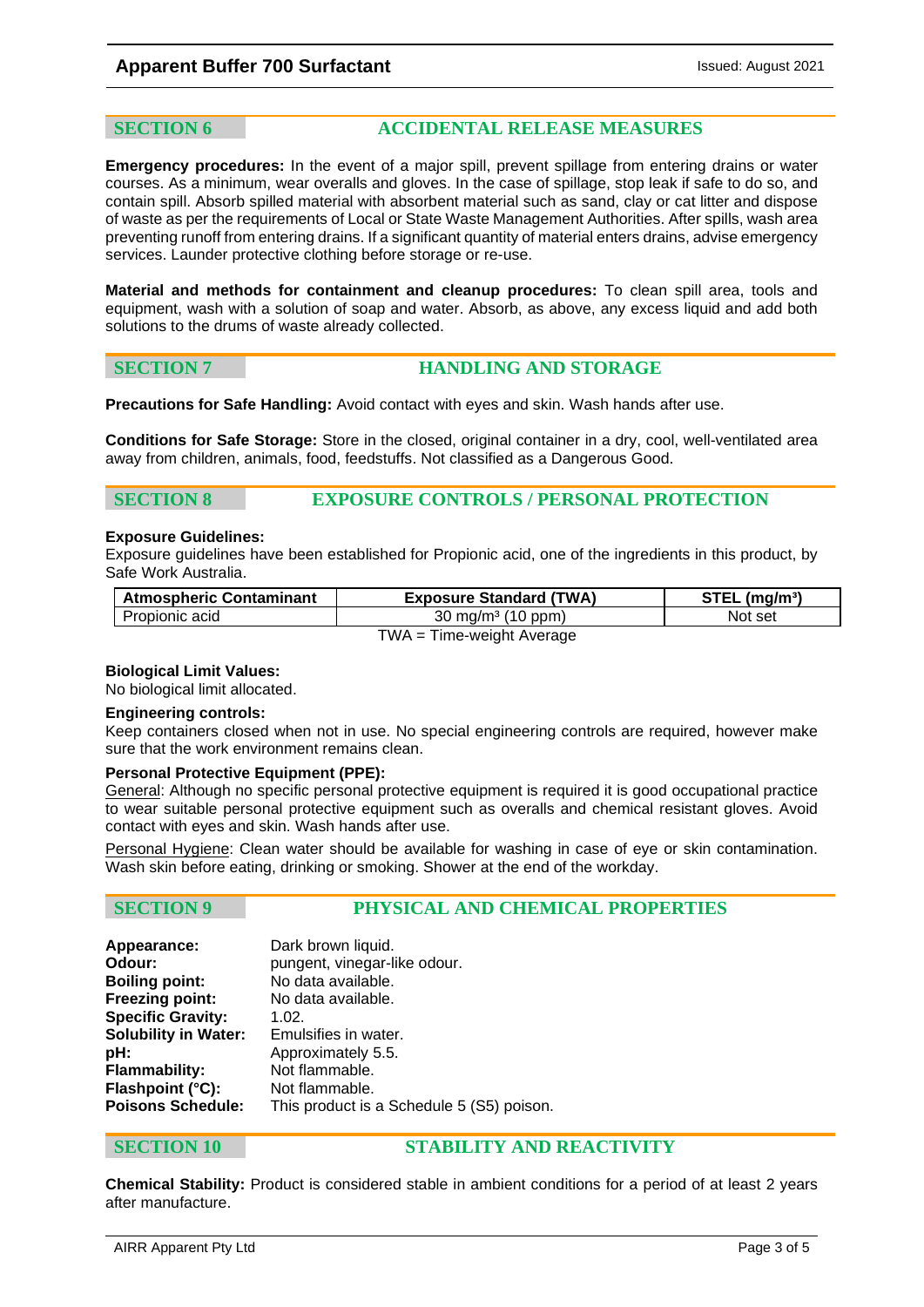# **SECTION 10 STABILITY AND REACTIVITY** (Continued)

**Conditions to avoid:** Keep containers dry.

**Incompatible materials:** Avoid contact with alkaline material.

**Hazardous decomposition products:** When involved in a fire, the dehydrated components may emit oxides of carbon, oxides of nitrogen and minor quantities of phosphorous oxides.

**Hazardous reactions:** Will not polymerise.

# **SECTION 11 TOXICOLOGICAL INFORMATION**

No specific data is available for this product as no toxicity tests have been conducted on this product. Information presented is our best judgement based on similar products and/or individual components. As with all products for which limited data is available, caution must be exercised through the use of protective equipment and handling procedures to minimise exposure.

#### *Potential Health Effects:*

### **ACUTE EFFECTS**

- **Swallowed:** Direct ingestion of the concentrate may cause irritation and/or burns to the mucous membranes (nose, throat and lungs). Low acute toxicity. Acute Oral  $LD_{50}$  > 5000 mg/kg.
- **Eye:** The concentrate will cause irritation and damage to the eye unless washed out immediately.
- **Skin:** This product is a severe skin irritant. Low acute toxicity. Acute dermal LD<sub>50</sub> > 5,000 mg/kg. Product is not a skin sensitiser.
- **Inhaled:** Inhalation of vapours or mist will result in irritation of the mucous membranes. Symptoms may include nasal irritation, sore throat, coughing, hoarseness and in extreme exposures breathing difficulties.

#### **Long Term Exposure:**

**Chronic toxicity:** No information is available but severe chronic effects are not expected.

# **SECTION 12 ECOLOGICAL INFORMATION**

**Environmental Toxicology:** The following information is for Propionic acid, one of the active ingredients in this product. The data indicates low to moderate aquatic toxicity.

 $LC_{50}$  (96 hr) Bluegill Sunfish = 210 mg/L.

 $LC_{50}$  (96 hr) rainbow trout = 130 mg/L.

 $LC_{50}$  (48 hr) Daphnia magna = 170 mg/L.

**Environmental Fate:** No information available. DO NOT contaminate streams, rivers or waterways with the chemical or used containers.

# **SECTION 13 DISPOSAL CONSIDERATIONS**

**Spills and Disposal:** Persons involved in cleanup require adequate skin protection - see Section 8. In case of spillage, contain the spill. Keep out animals and unprotected persons. Keep material out of streams and sewers. Vacuum, shovel or pump waste into an approved drum. Dispose of material in compliance with relevant Local, State or Territory government regulations.

**Disposal of empty containers:** Triple-rinse containers before disposal. Add rinsings to spray tank. Do not dispose of undiluted chemicals on site. If recycling, replace cap and return clean containers to recycler or designated collection point. If not recycling, break, crush, or puncture and deliver empty packaging to an approved waste management facility. If an approved waste management facility is not available, bury the empty packaging 500 mm below the surface in a disposal pit specifically marked and set up for this purpose, clear of waterways, desirable vegetation and tree roots, in compliance with relevant local, state or territory government regulations. Do not burn empty containers or product.